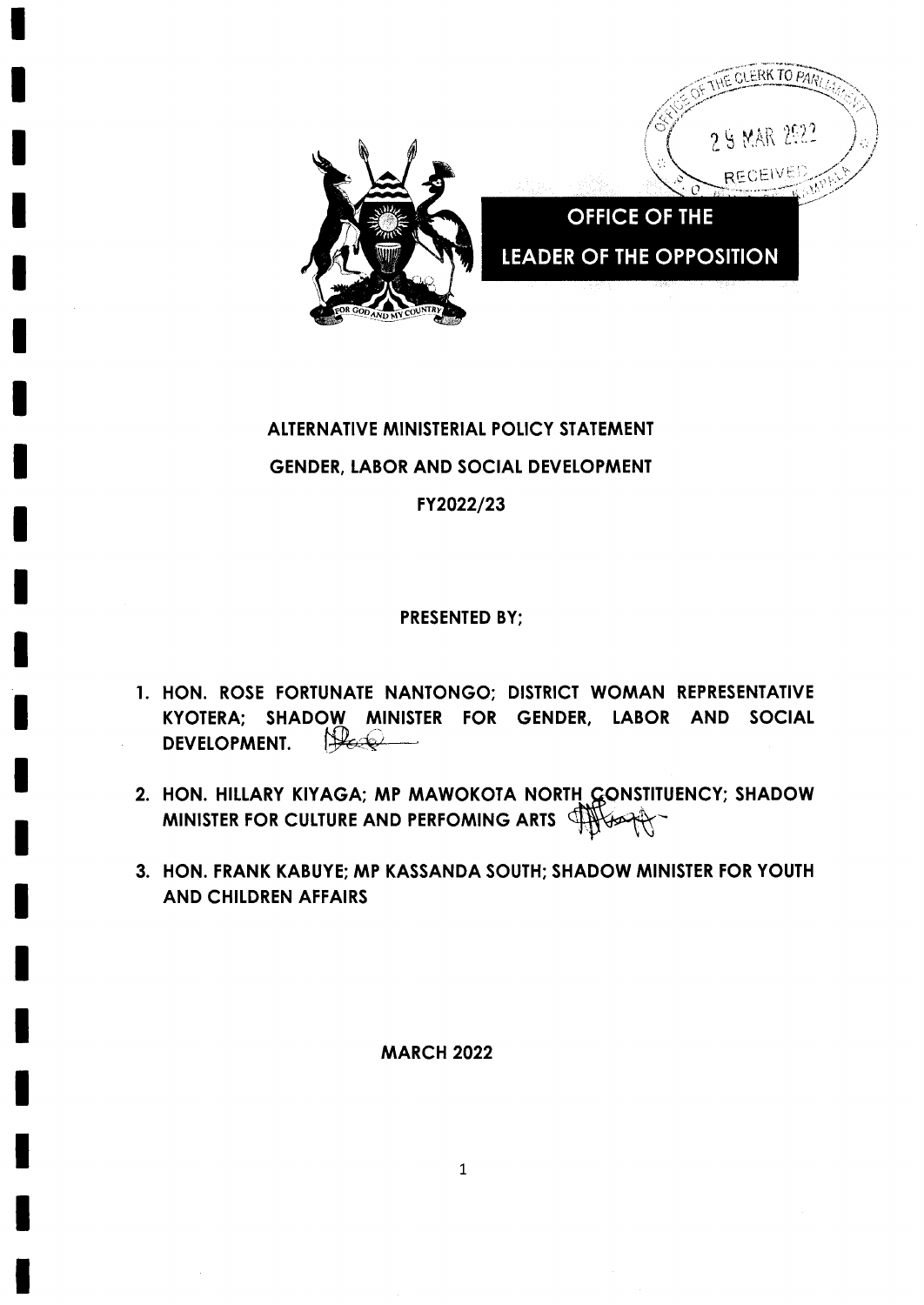#### EXECUTIVE SUMMARY

The Ministry of Gender Lobor ond Sociol Development is mondoted under Chopter 4 Articles 3l-40 ond Chopter l6 Article 246 of the constitution to protect and promote the rights of vulnerable population, to address gender inequalities, to ensure culturol growth, lobor ond employment os well os community mobilizotion ond empowerment.

This Alternotive Policy Stotement is presented in response to the Ministeriol Policy Stotement for FY2022123 presented to Porlioment by Minister of Gender, Lobour ond Sociol Development, Hon. Amongi Betty Ongom. The onolysis under this policy stotement utilized doto from the Notionol Budget Fromework Poper FY2022/23; the Third National Development Plan (NDPIII 2020/21-2024/25); the second budget call circular among others.

Gender sector currently hos mony running progroms ond torget groups; but we sholl prioritize the; Women; Youth ond children; older persons; workers; ond those employees in the Arts, culture qnd Creotive sub sector. ln the current progrom budgeting, the sector contributes to three programs of the NDPIII namely; Human Copitol Development; Community Mobilizotion ond Mindset chonge; ond Administrotion of Justice.

Therefore, in accordance with Section 6E (4) of the Administration of Parliament (Amendment) Act (2006), Rules 14(4) and 147 of the Rules of Procedure 2021, this Alternotive Policy Stotement for Gender, Lobor ond Sociol Development highlights policy directions of the Office of the Leoder of Opposition.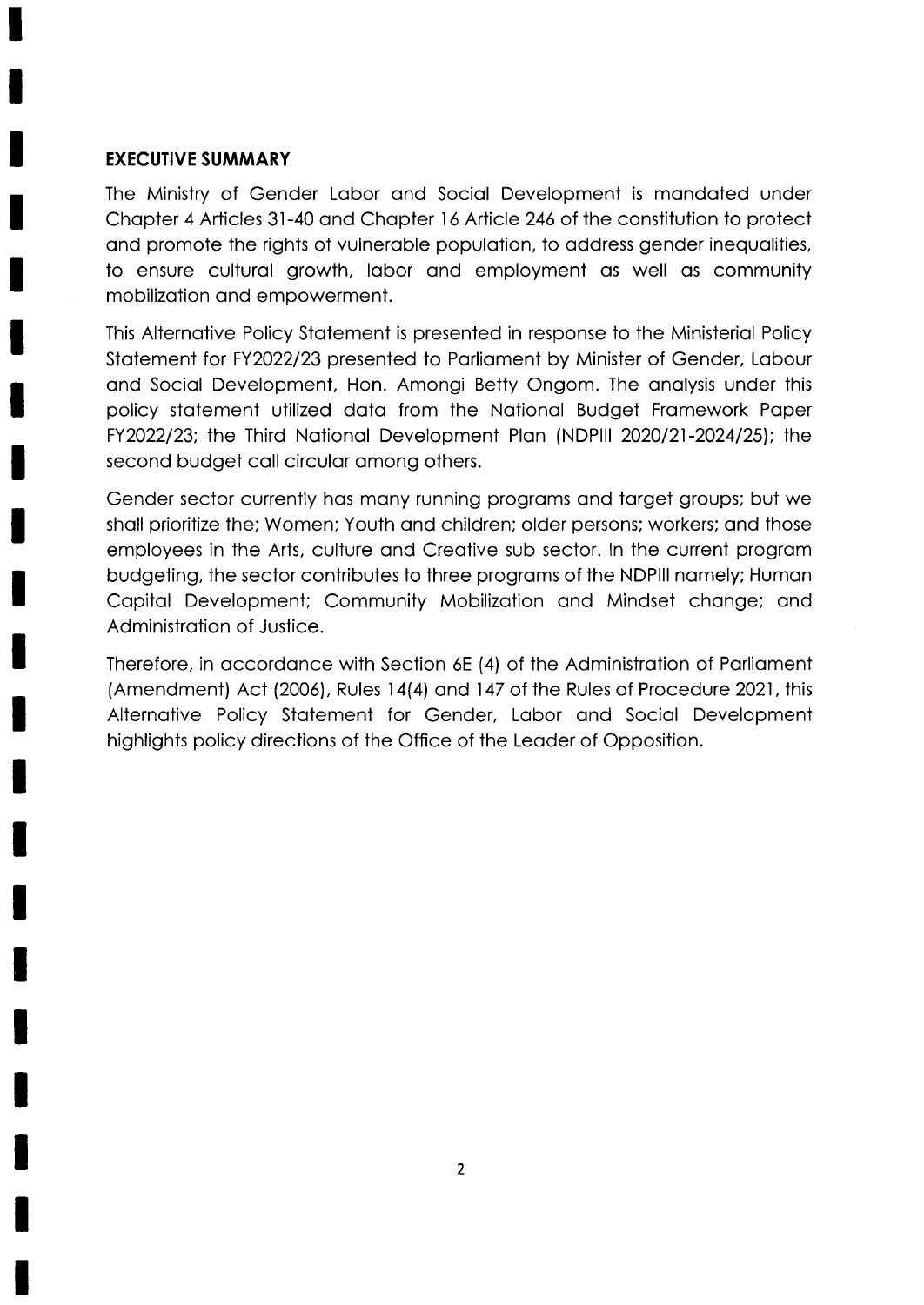## LIST OF ACRONYMS

Π

 $\blacksquare$ 

I

H

I

H

H

| <b>APS</b>     | <b>Alternative Policy Statement</b>                    |
|----------------|--------------------------------------------------------|
| <b>BFP</b>     | <b>Budget Framework Paper</b>                          |
| <b>CHESASE</b> | <b>Chemical Safety and Security</b>                    |
| <b>EOC</b>     | <b>Equal Opportunities Commission</b>                  |
| <b>ESP</b>     | <b>Expanding Social Protection</b>                     |
| <b>FY</b>      | <b>Financial Year</b>                                  |
| <b>GBV</b>     | <b>Gender Based Violence</b>                           |
| LG             | <b>Local Government</b>                                |
| <b>MFPED</b>   | Ministry of Finance, Planning and Economic Development |
| <b>MGLSD</b>   | Ministry of Gender, Labor and Social Development       |
| <b>MPS</b>     | <b>Ministerial Policy Statement</b>                    |
| <b>MTEF</b>    | Medium Term Expenditure Framework                      |
| <b>NBFP</b>    | National Budget Framework Paper                        |
| <b>NDPIII</b>  | <b>Third National Development Plan</b>                 |
| <b>NSSF</b>    | National Social Security Fund                          |
| <b>PWDs</b>    | People with Disabilities                               |
| <b>SAGE</b>    | Social Assistance Grant for Empowerment                |
| <b>SCG</b>     | <b>Senior Citizens Grant</b>                           |
| <b>UGX</b>     | Uganda Shillings                                       |
| <b>URBRA</b>   | Uganda Retirement Benefits Regulatory Authority        |
| <b>UWEP</b>    | Uganda Women Entrepreneurship Programme                |
| YLP            | Youth Livelihood Program                               |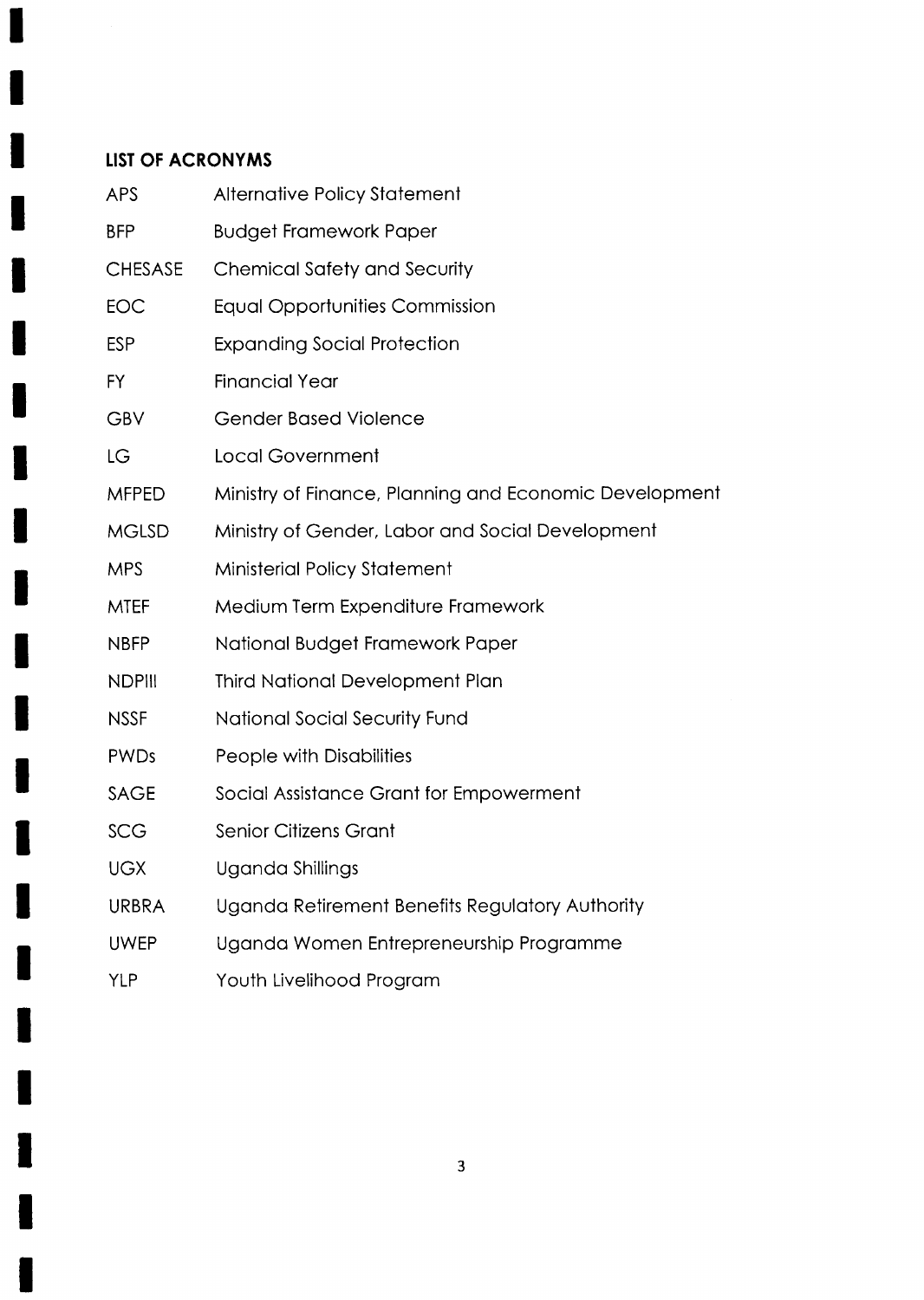### Key Emerging lssues

- i The non-existent public service pension scheme
- ii lmplementotion chollenges of the Senior Citizens Gront
- iii Policies addressing social protection are generally blind to the informal sector
- iv. Lack of a minimum wage for public officers
- Humon Orgon trofficking ond unreguloted, poorly monoged lobour V. externolizotion
- Struggle for PWDs to occess speciol needs educotion vi.
- Post COVID-19 recovery plans exclude the culture and creatives sector vii.
- lnodequote resource ollocotion to the sector viii.
- Lack of a separate ministry for culture ix.

### **Key Alternative Policies**

- i. Liberolizotion of the pension sector
- ii. Develop a supplementary budget to offset SAGE grant arrears
- iii. Adjusting the existing programs, policies and mechanisms to the informal sector
- iv. Table a sectoral Minimum Wage Bill, 2022 with a specific sector review or focus
- v. Develop the Anti-Human Organ Trafficking Bill, 2022
- vi. Estoblish o notionol strotegy on identificotion, trocking ond referrol of human organ trafficking and illegal labour externalization victims
- vii. Develop ond populorize comprehensive sofe migrotion policies in Ugondo
- viii. Equip exlsting schools with focilities for children living with disobilities
- ix. Incorporate post COVID-19 recovery plans to the culture, arts and creatives sector
- x. Ensure odequote resource ollocotion to the orts, culture ond creotives sub sector to motch its contribution to the notionol GDP contribution
- xi. Government to creote o seporote ond well-resourced ministry of culture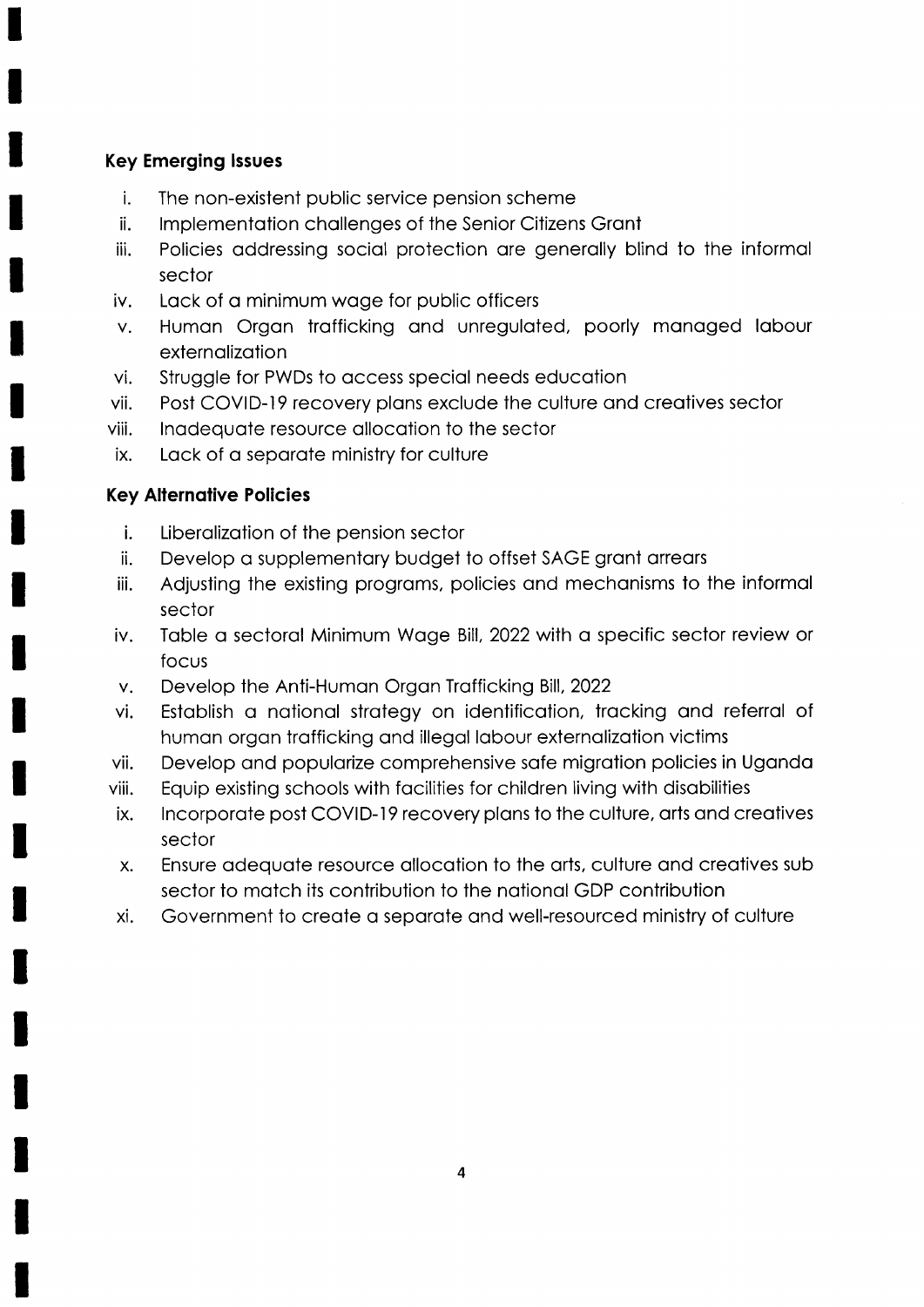## TABLE OF CONTENTS

ŋ

ł

I

H

l

L

I

I

I

I

I

I

I

I

I

I

I

L

I

I

J

| Legal Provisions for Presenting the Alternative Policy Statement  6<br>1.1 |  |
|----------------------------------------------------------------------------|--|
|                                                                            |  |
| CHAPTER 2: SITUATION ANALYSIS OF MINISTERIAL POLICY STATEMENT  8           |  |
|                                                                            |  |
|                                                                            |  |
|                                                                            |  |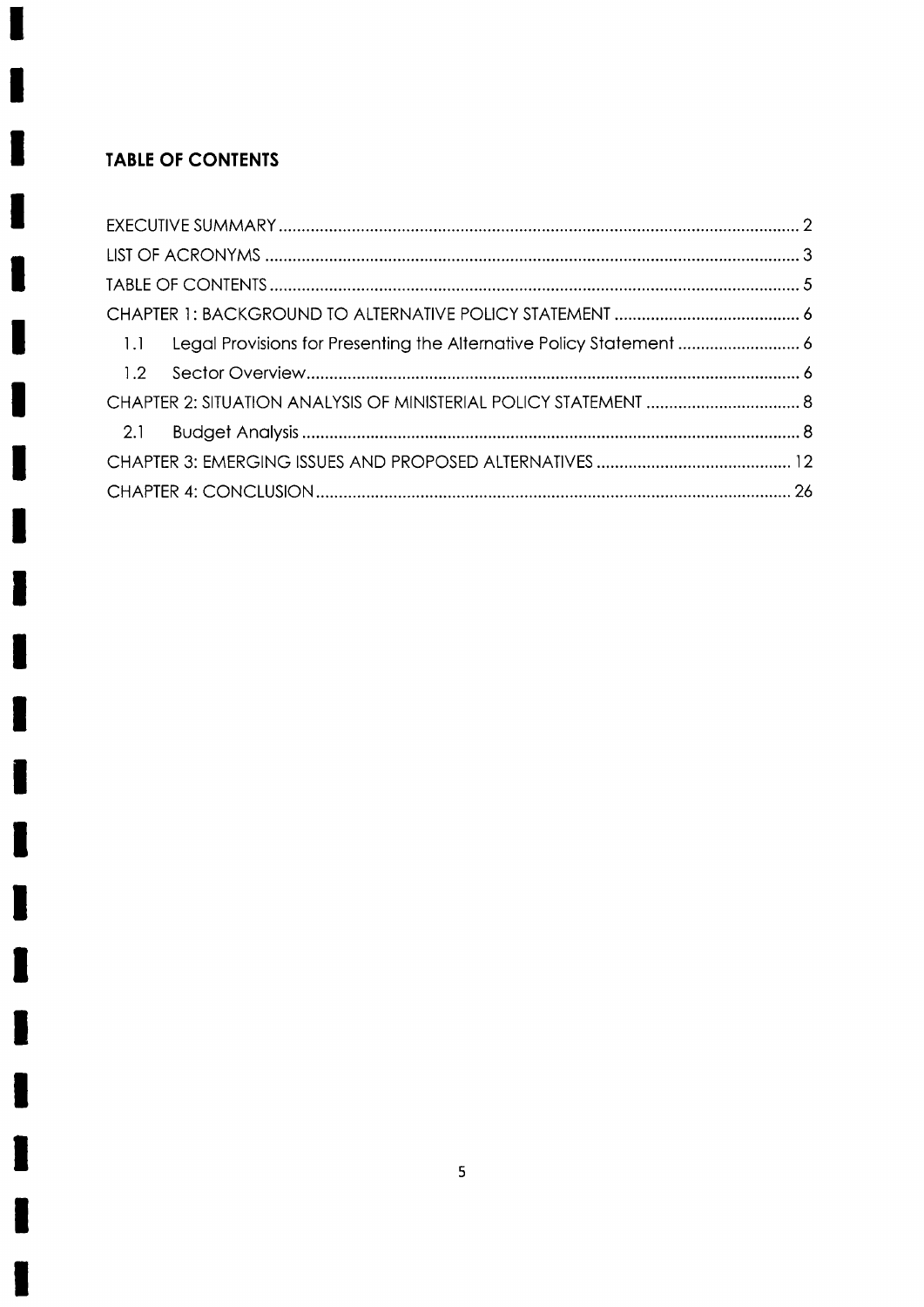### CHAPTER 1: BACKGROUND TO ALTERNATIVE POLICY STATEMENT

### l.l Legol Provisions for Presenting the Alternotive Policy Stolement

In accordance with Section 6E (4) of the Administration of Parliament (Amendment) Act (2006), Rules 14(4) and 147 of the Rules of Procedure 2021, this Alternotive Policy Stotement for Gender, Lobor ond Sociol Development highlights policy directions of the Office of the Leoder of Opposition.

### 1.2 Sector Overview

Gender sector currently hos mony running progroms ond torget groups; but we shall prioritize the; Women; Youth and children; older persons; workers; and those employees in the Arts, culture ond Creotive sub sector.

Aware that majority of Uganda's population are young people<sup>1</sup>; with 400,000 Graduates per year; 83% of Uganda's young people are unemployed? This should have been a very worrying issue worth prioritization but that is not the case. Unfortunotely, there is withdrow or tronsfer of the Youth Livelihood Progromme (YLP) Funds ond Ugondo Women Entrepreneurship Progromme (UWEP) from Gender to the Porish Development Model (PDM); ond even the few proposed progroms like the Groduote Volunteer scheme ond Green Jobs ore not inclusive enough to have a wider coverage that depicts the national picture.

Whereas the 2015 National Social Protection Policy recognizes state's obligation to protect persons across the life cycle (children, youth, adults and elderly); there is lack of a holistic approach to social protection as it is covered in piece meals. SAGE for Older persons still has issues where; (i) 270, 203 beneficiaries still demand their SAGE arrears worth 36.2 billion for the fourth quarter of FY 2020/2021 that has not been prioritized; (ii) lowering the age of beneficiaries from 80 years to 60 years hos not been rolled out.

Whereas a Cabinet paper was developed on implications of lowering the age; it has never been presented to Cabinet<sup>3</sup>. Additional 404.2 billion is required to cover l, 509, 300 older persons obove 60 yeors from fhe current 147.6 billion for the 358,420 older persons aged 80 years and above<sup>4</sup>. 54,559 older persons are not yet covered under SAGE becouse <sup>1</sup> ,l,000 ore not registered under NIRA; ond 43,559 ore registered but hove errors with their Notionol lDs is o government weakness. 25,  $000/=\text{s}$  also insufficient to meet the basic needs currently. The

<sup>&</sup>lt;sup>1</sup> UBOS Statistical Extract, 2020.

<sup>2</sup>World Bonk Youth Stotus Reporl, 2019.

<sup>&</sup>lt;sup>3</sup> Uganda Parliamentary Forum on Social Protection, 2022. Position paper on Social Protection Financing.

<sup>&</sup>lt;sup>4</sup> Ministry of Gender, Labor and Social Development, 2022. Updates on the progress of implementation of Exponding Sociol Protection.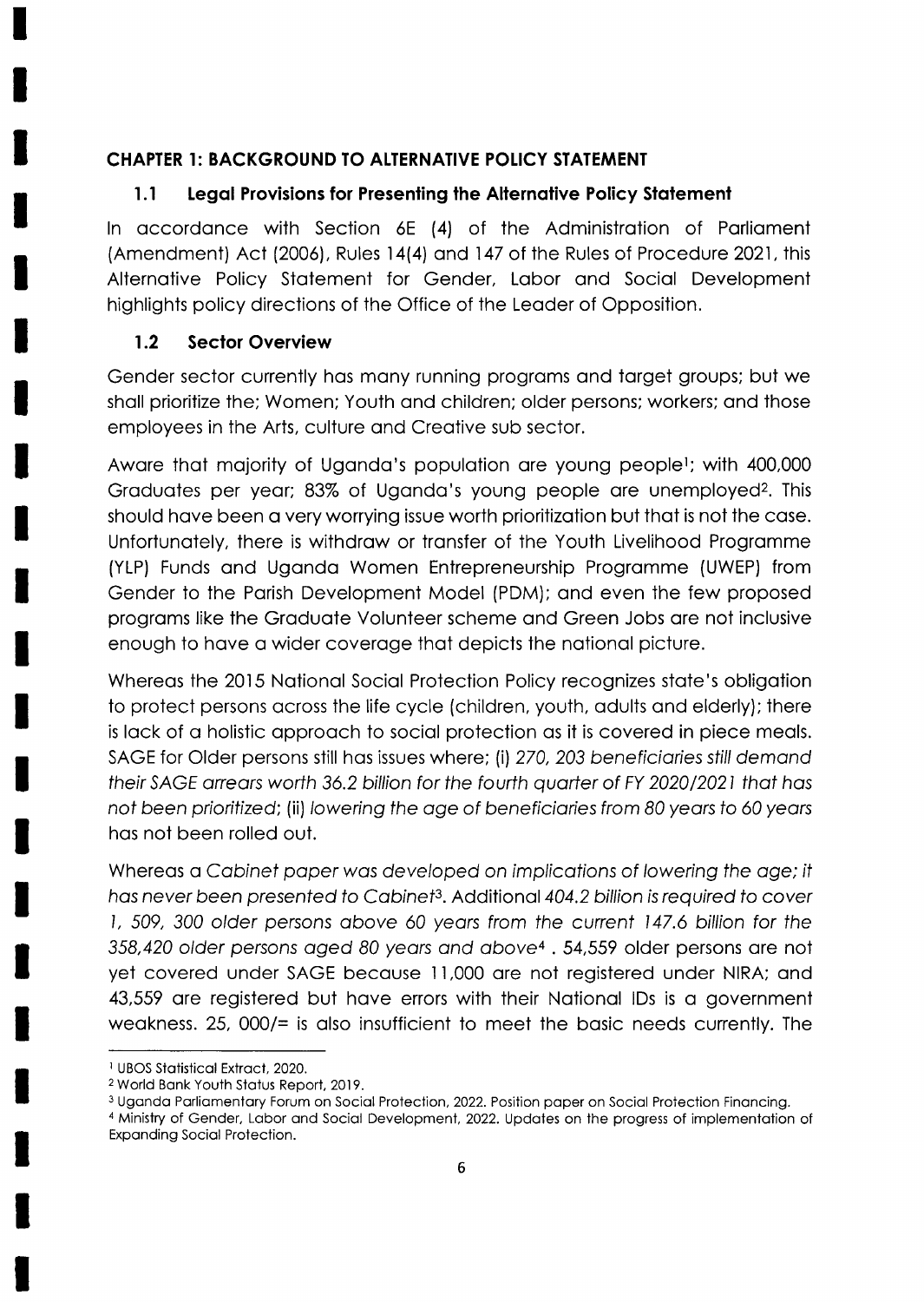consistent funding gops towords SAGE ond poor releose performonce hos presented some implementotion chollenges. Currently, there is o totol of sh38bn in arrears for the FY2020/21.

Under Culture, Arts and Creative sub sector; there is still lack of a national database for all artists in Uganda; lack of proper structured economic empowerment/ talent development programs; and lack of regulations and mechanism for implementation of the Copy right law 2006. In addition, the Budget allocation for FY2022/23 according to the MPS for the sector shows allocations only for the traditional leaders, yet the sector in its own is bigger than the troditionol leoders.

PWDs Act 2020 wos possed in Porliomenf but fhe Minisfry hos never done the statutory Instrument or regulations to have this law implemented which limits occessibility to equol opportunities to PWDs like in jobs os provided for by Sec. 9(6) of the some Act. ln oddition, due to the emerging vulnerobilities os occosioned by the coronovirus pondemic left mony for exomple the informol sector workers ond ployers in the creotives industry requiring deliberote interventions to moke them more resilient ogoinst shocks ond vulnerobilities.

Children with disabilities education continuity strategy has not been outlined in the MPS plans for FY2022/23 where the children with special needs like the deaf lack schools to continue their education. Access to Labor Justice has continuously topped the list of unfunded priorities in the sector where mony workers ore unlawfully terminated, NSSF not remitted, Medics get COVID19 or even die at work but not compensoted, with others losing body ports but not compensoted.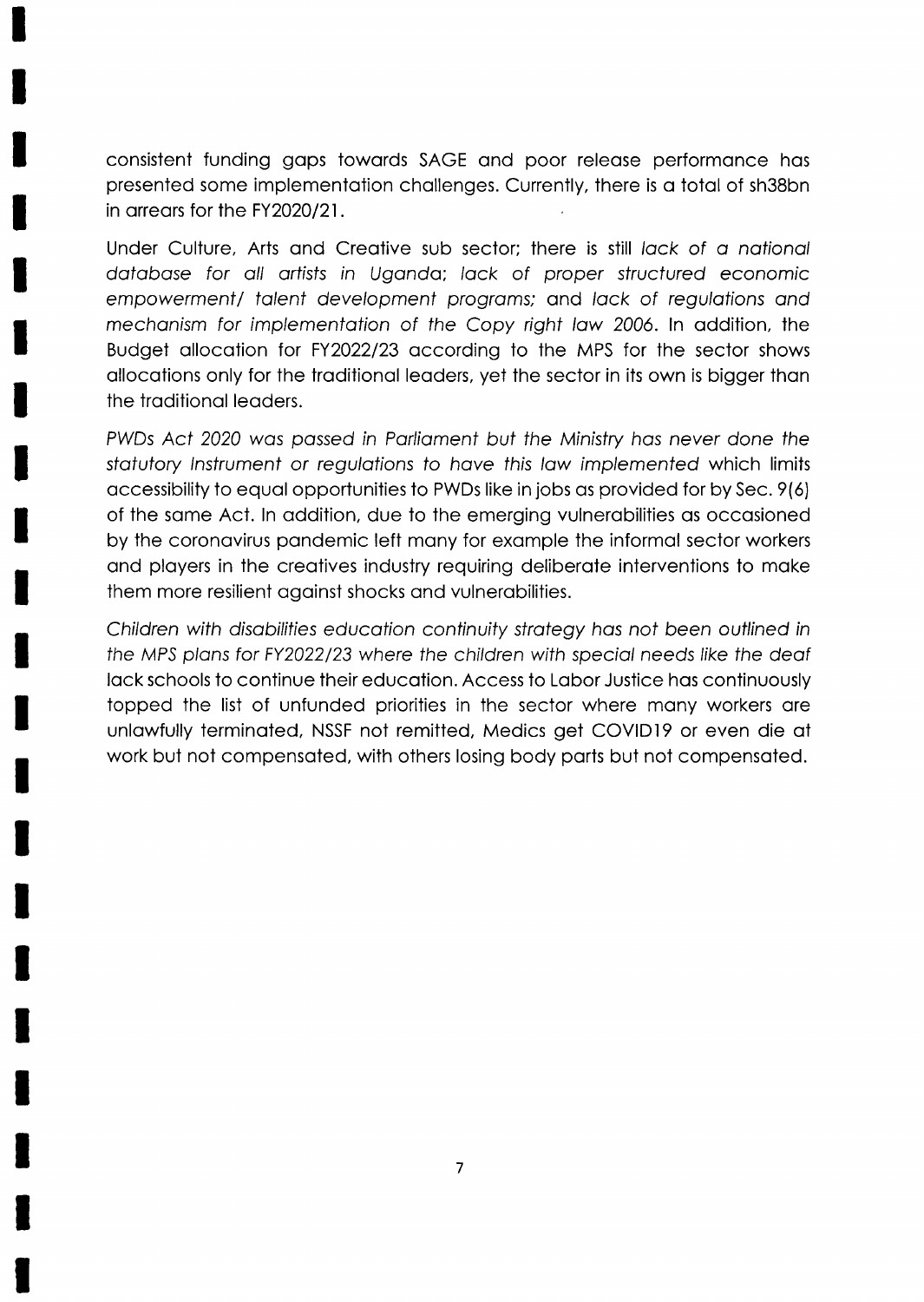### **CHAPTER 2: SITUATION ANALYSIS OF MINISTERIAL POLICY STATEMENT**

### 2.1 Budget Analysis

### Vote 018: Ministry of Gender, Labour and Social Development

The total approved budget for Vote 018 Ministry of Gender, Labor and Social Development sector for the current FY2021/22 was UGX 211.01 billion showing a 28% increment from the previous FY2020/21. The increment in the sector budget is mainly attributed to the supplementary expenditure of 53.4 billion<sup>5</sup> provided to the ministry as COVID 19 relief



Figure 1: Approved Budget for Vote 018 MGLSD FY2022/23

Table 2 below shows that according to the MPS FY2022/23 the budget ceiling for the MGLSD has been reduced from UGX 211.01Bn in FY2021/22 to UGX 180.84 billion representing a reduction percentage of 14%; this budget cut was applied to Chemical Safety and Security (CHESASE), YLP and retooling components of the Budget. On the YLP program, a budget cut was instituted on all the Ugx 3.3 billion<sup>6</sup> provision in the current budget of FY2021/22. In addition, a budget cut on CHESASE was instituted on all the Ugx 1 billion provision in the current budget FY2021/22

No funds were allocated to cover the Ministry arrears obligation. The above notwithstanding, additional resources totaling Ugx. 5.47 billion<sup>7</sup> was added to the

<sup>&</sup>lt;sup>5</sup> MPS Vote018 Ministry of Gender, Labour and Social Development FY2022/23

<sup>&</sup>lt;sup>6</sup> Ibid

<sup>&</sup>lt;sup>7</sup> ibid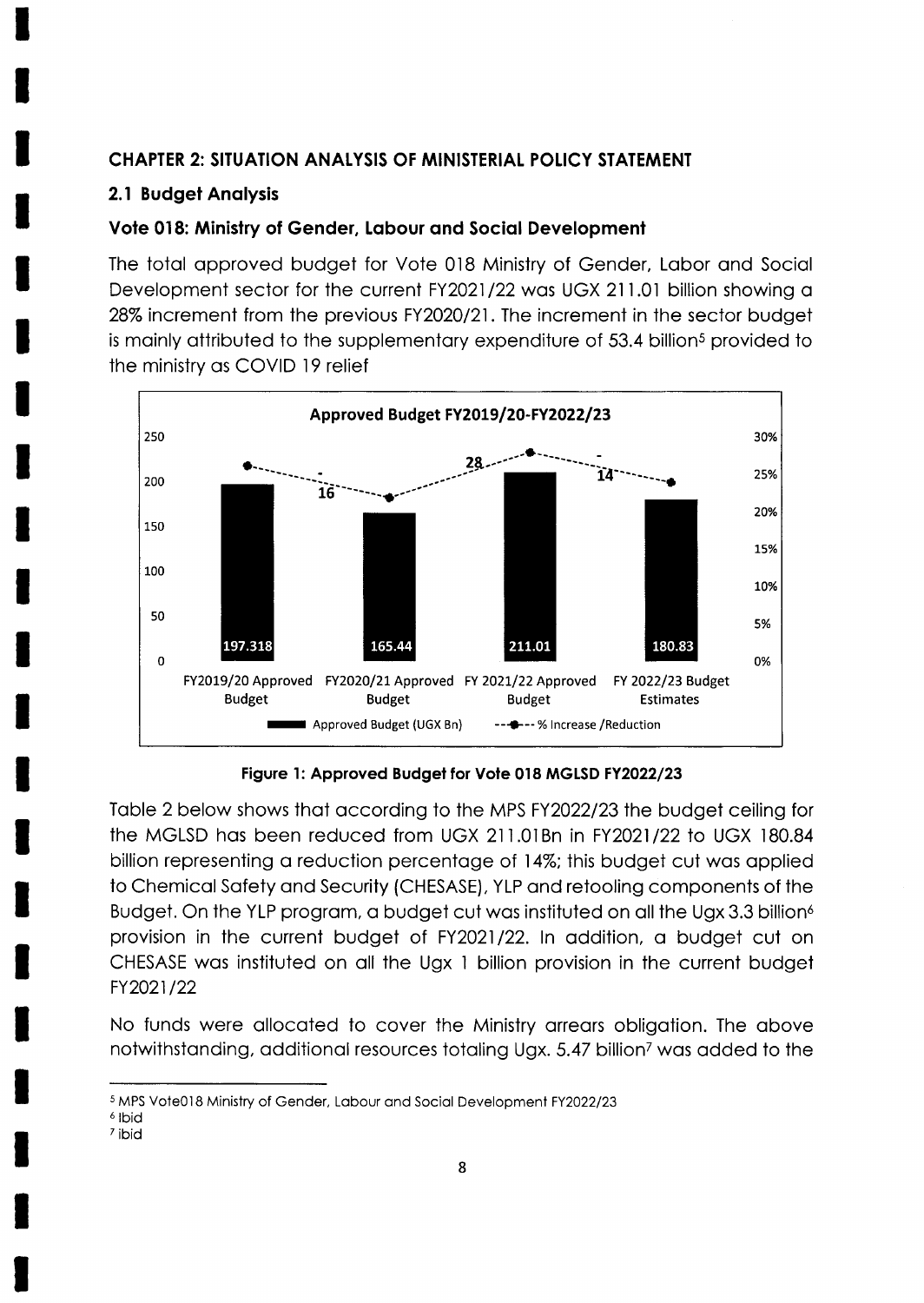ministry MTEF under community mobilization and mindset change. It should further be noted that much as the detailed additional allocation amounts to Ugx 7.8 billion, only Ugx 5.47 billion was provided in the MTEF thus a shortfall of Ugx. 2.33 billion

| Category                                           | <b>Approved FY</b> | FY 2022/23 | %        |  |  |
|----------------------------------------------------|--------------------|------------|----------|--|--|
|                                                    | 2021/22 (Ushs.     | MPS (Ushs. |          |  |  |
|                                                    | Bn)                | Bn)        | Change   |  |  |
| Program: Community Mobilization and Mindset Change |                    |            |          |  |  |
| Wage                                               | 1.96               | 1.96       | 0%       |  |  |
| Non-wage Recurrent                                 | 18.49              | 23.96      | 30%      |  |  |
| Dev't                                              | 7.49               | 1.92       | -74%     |  |  |
| Sub-Total                                          | 27.93              | 27.84      | 0%       |  |  |
| Program: Human Capital Development                 |                    |            |          |  |  |
| Wage                                               | 1.53               | 1.53       | 0%       |  |  |
| Non-wage Recurrent                                 | 175.56             | 146.49     | $-17%$   |  |  |
| Dev't                                              |                    | 0          | $-100\%$ |  |  |
| Sub-Total                                          | 178.09             | 148.02     | $-17\%$  |  |  |
| <b>Program: Governance and Security</b>            |                    |            |          |  |  |
| Wage                                               | 0.1                | 0.1        | 0%       |  |  |
| Non-wage Recurrent                                 | 4.88               | 4.88       | 0%       |  |  |
| Dev't                                              | 0                  | $\Omega$   | 0%       |  |  |
| Sub-Total                                          | 4.98               | 4.98       | 0%       |  |  |
| <b>Overall Total</b>                               | 211.01             | 180.84     | $-14%$   |  |  |

#### Table 2: Snapshot of Budget Allocations for Vote 018 FY2022/23 by Program

Source: MPS for Ministry of Gender, Labour and Social Development for FY2022/2023

In addition, there is a considerable reduction in the non-wage category of the ministry budget from UGX 198.83 billion approved in FY 2021/22 to UGX 175.33 billion for the MPS FY2022/23 representing a percentage reduction of 11%.

### 2.1.1 Sector Unfunded Priorities and Allocations

There are a total of Ten unfunded priorities presented in the MPS 2022/23 with a combined annual budget total amount of UGX 288.875 billion, available funds MTEF of UGX 140.34 billion and a funding gap of UGX 148.535 billion. The biggest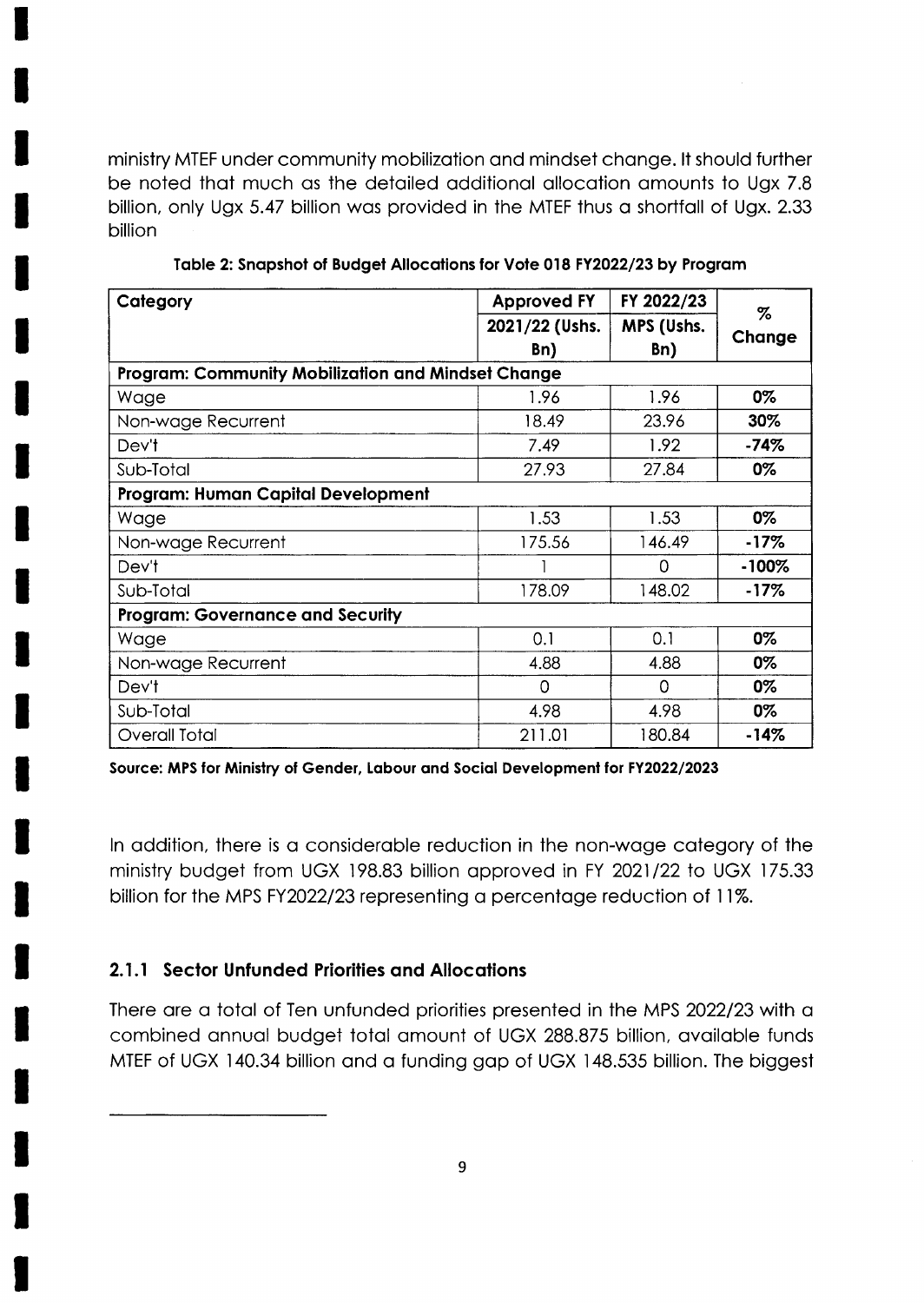two unfunded priorities are strengthening social assistance to older persons (UGX 62.075 billion) and community mobilization and mindset change (UGX 15 billion)

| Key priority                                  | <b>Annual Budget</b><br>(Shs bn) | <b>Available</b><br><b>Funds (MTEF)</b><br>Shs bn | <b>Funding</b><br>Gap (Shs<br>bn) |
|-----------------------------------------------|----------------------------------|---------------------------------------------------|-----------------------------------|
| Community Mobilization and Mindset            |                                  |                                                   |                                   |
| change                                        | 16                               |                                                   | 15                                |
| Strengthening Livelihood of Women             |                                  |                                                   |                                   |
| and Youth                                     | 10                               | $\Omega$                                          | 10                                |
| Support to Traditional Leaders                | 21.2                             | 0.84                                              | 20.36                             |
| <b>Externalization of Labor</b>               | 9.85                             | 0                                                 | 9.85                              |
| Strengthening Social Assistance to            |                                  |                                                   |                                   |
| <b>Older Persons</b>                          | 182.775                          | 120.7                                             | 62.075                            |
| Green Incubation                              | 5                                | O                                                 | 5                                 |
| <b>Enhancing livelihoods of PWDS</b>          | 14                               | 9.6                                               | 3.4                               |
| <b>Enhancing livelihoods of Older Persons</b> | 10                               | 3.8                                               | 6.2                               |
| Strengthening Occupational safety and         |                                  |                                                   |                                   |
| health                                        | 1.65                             | 0                                                 | 1.65                              |
| Strengthening Institutional capacity          | 18.4                             | 4.4                                               | 14                                |
| <b>Overall Total</b><br>Saurea: MPS EV2022/22 | 288.875                          | 140.34                                            | 148.535                           |

|  |  | Table 3: Sector Unfunded Priorities and the Funding Gaps |  |  |  |  |
|--|--|----------------------------------------------------------|--|--|--|--|
|--|--|----------------------------------------------------------|--|--|--|--|

**Source: MPS FY2022/23** 

Social Assistance Grant for Empowerment (SAGE) remains an unfunded priority in the ministerial budget. It should be noted that beneficiaries of the SAGE grant have not been paid for 8 months, while arrears for the 4th quarter of the FY2020/21 worth Ugshs36.08 for 270,203 beneficiaries remain uncleared by the Ministry of Finance Planning and Economic Development.

In addition, the externalization of labour program remains unfunded however, through illegal labor export and transplant tourism or human organ trafficking, many Ugandans especially (girls and women) have faced many consequences like; loss of lives; sustained permanent internal and external scars; psychological problems due to the torture among others.

### 2.1.2 600: Local Governments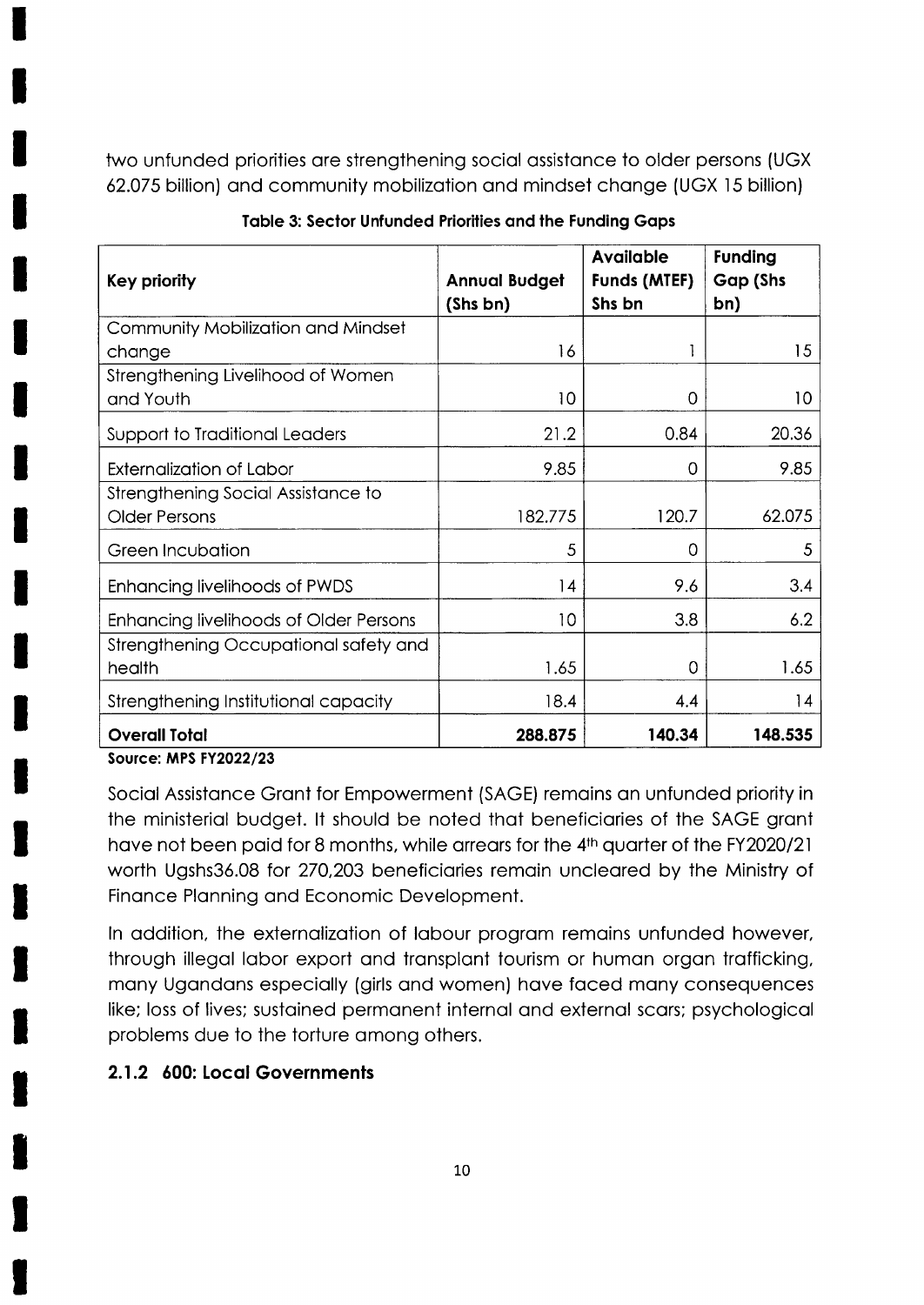MGLSD's approach is to deliver its services through a decentralized approach. The ministry provides the policy guidelines whereas the Local Governments play a key role in implementation especially at delivering community-based services. However, Vote600 LG for FY2022/23 budget estimates show only UGX 7.640 billion which is insufficient for community mobilization and human capital development mandated by the Local Government. The vote has a funding gap of Ugx 24.75 billion out of the requested Ugx, 32,388 billion.

It should be noted that resources have remained the same at the LG level where the bulk of work is concentrated yet community development officers are unable to effectively monitor Government programs such as YLP, SAGE and UWEP due to limited staffing levels

#### 2.1.3 Sector compliance to the NDPIII

| <b>Contributing Programs</b>              | <b>NDPIII PAIP</b><br>Projections<br>FY2022/23<br>(UGX Billion) | <b>MPS</b><br><b>Allocations</b><br>FY2022/23<br>(UGX Billion) | Variance<br>(UGX Billion) |
|-------------------------------------------|-----------------------------------------------------------------|----------------------------------------------------------------|---------------------------|
| Administration of Justice                 | 6,699                                                           | O                                                              | (6,699)                   |
| Agro-industrialization                    | 0.3                                                             | 0                                                              | 0.3                       |
| Community Mobilization and Mindset Change | 24,281.00                                                       | 27.84                                                          | (24, 253.16)              |
| Development Plan Implementation           | 100                                                             |                                                                | (100)                     |
| Governance and Security                   | 3,319.00                                                        | 4.98                                                           | (3,314.02)                |
| Human Capital Development                 | 731,875.70                                                      | 148.02                                                         | (731, 727.68)             |
| <b>Private Sector Development</b>         | 750.00                                                          | Ω                                                              | (750)                     |
| <b>Regional Balanced Development</b>      | 870.00                                                          | 0                                                              | (870)                     |
| Sustainable Energy Development            | 6.00                                                            |                                                                | (6)                       |
| <b>Grand Total</b>                        | 767,901.00                                                      | 180.84                                                         | $-767,720$                |

#### Table 4: Budgetary Alignment of Policy Statement to National Development Plan

#### Source: NDPIII & MPS FY2022/23

Based on the allocations in the MPS none meets the NDPIII PAIP projections for FY2022/23. The ministry is supposed to contribute to Nine (9) programs of the NDPIII, however only 3 (three) programs in the MPS FY2022/23 have been allocated funding. Noticeably even the programs in the MPS allocations for FY2022/23 do not meet the NDPIII target for FY2022/23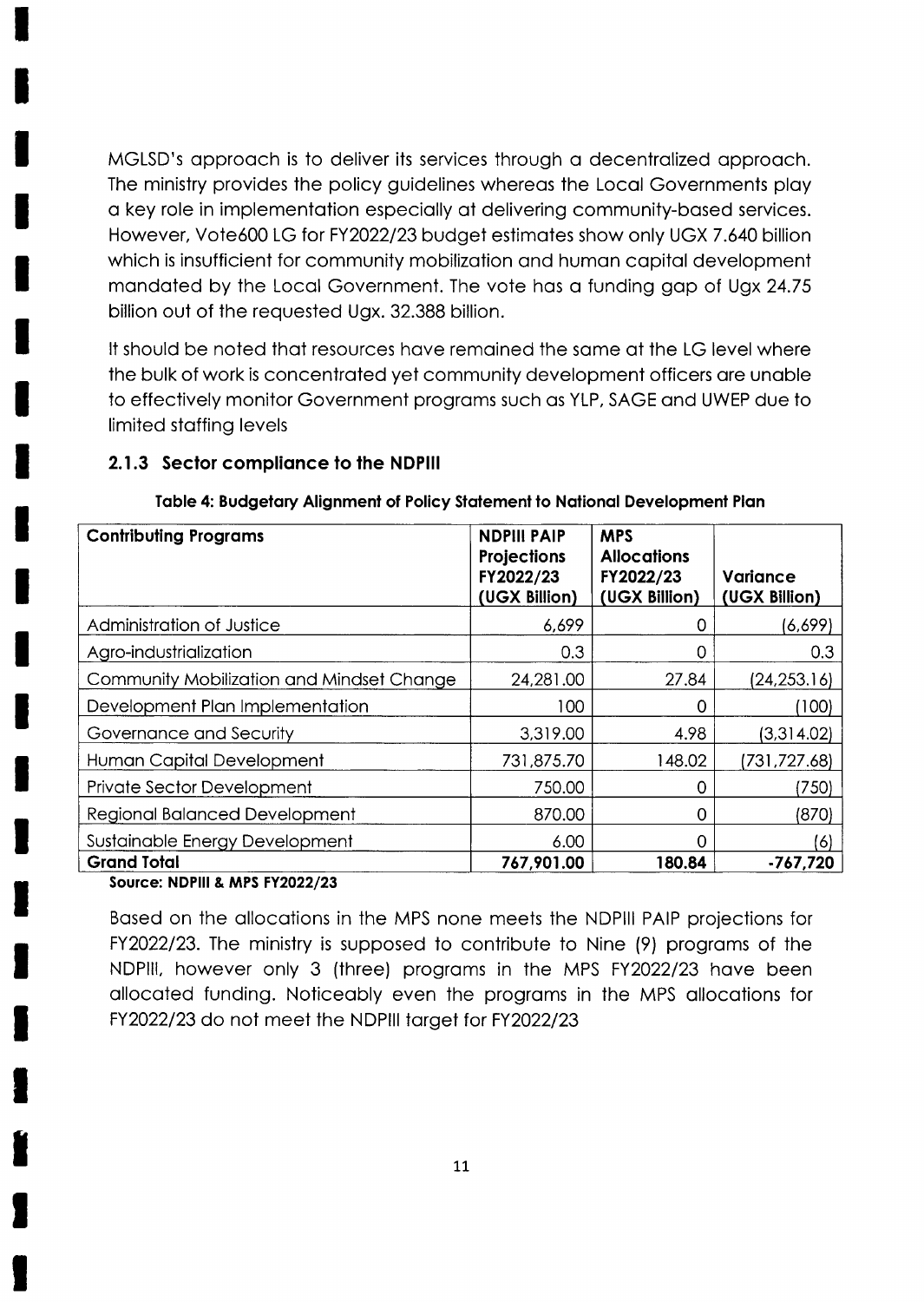### CHAPTER 3: EMERGING ISSUES AND PROPOSED ALTERNATIVES

### o) The Non-exislent Public Service Pension Scheme

The current Public Service Pension Scheme is o non-contributory, poy-os-you-go retirement benefit scheme finonced directly by the tox revenues from the consolidoted funde. The pension orrongements ore computed on the bosis of length of service ond the solory of the time of retirement.

Awore thot the current scheme, is fully funded by the tox revenues, Employees of Government hove no known pension soving in o Fund or Scheme onywhere. Their respective benefits poid out of retirement ore generoted from the budget of the yeor they retire in. Future tox poyers hove the burden of roising pension funds for retiring public officers. This reduces the fiscol spoce for future spending on other priorities of Government.

Cobinet in July 2020 opproved the creotion of the Public Service Pension Scheme on similor terms like the Notionol Sociol Security Fund. Employees of Governmeni would begin contributing 5% of their solories while their employer (Government) would contribute 10% for each employee's salary to the scheme. The plan was to implement this Cabinet decision effective FY 2021/22. Unfortunately, this scheme hos not yet been estoblished. The Ministry of Public Service hos not introduced the Contributory Pension Scheme Bill to porlioment to enoble the estoblishment of the scheme os directed by Cobinet.

#### Proposed Allernotive

### Liberalization of the Pensions Sector:

While fhe URBRA Act 201I provides for mulfiple pension schemes, there hos been limited employees' occess, lock of liberty to join ond monopoly of some schemes like NSSF over the private sector employees, and public pension scheme over civil servants. Some category of employees like civil servants has no scheme. The limited options given to workers with monopolisfic fendencies by fhe schemes hove continuously suppressed ond exp/oifed the workers views on how to monoge fheir sovings

Therefore, Government is tasked to establish a Public Service Pension Scheme that would enable civil servants to start making monthly contributions just like NSSF contributors. This requires Government to first raising salaries of all civil servants to a level where after deducting 5% from their salaries, each employee retains at

<sup>&</sup>lt;sup>8</sup> The National Social Protection Policy 2015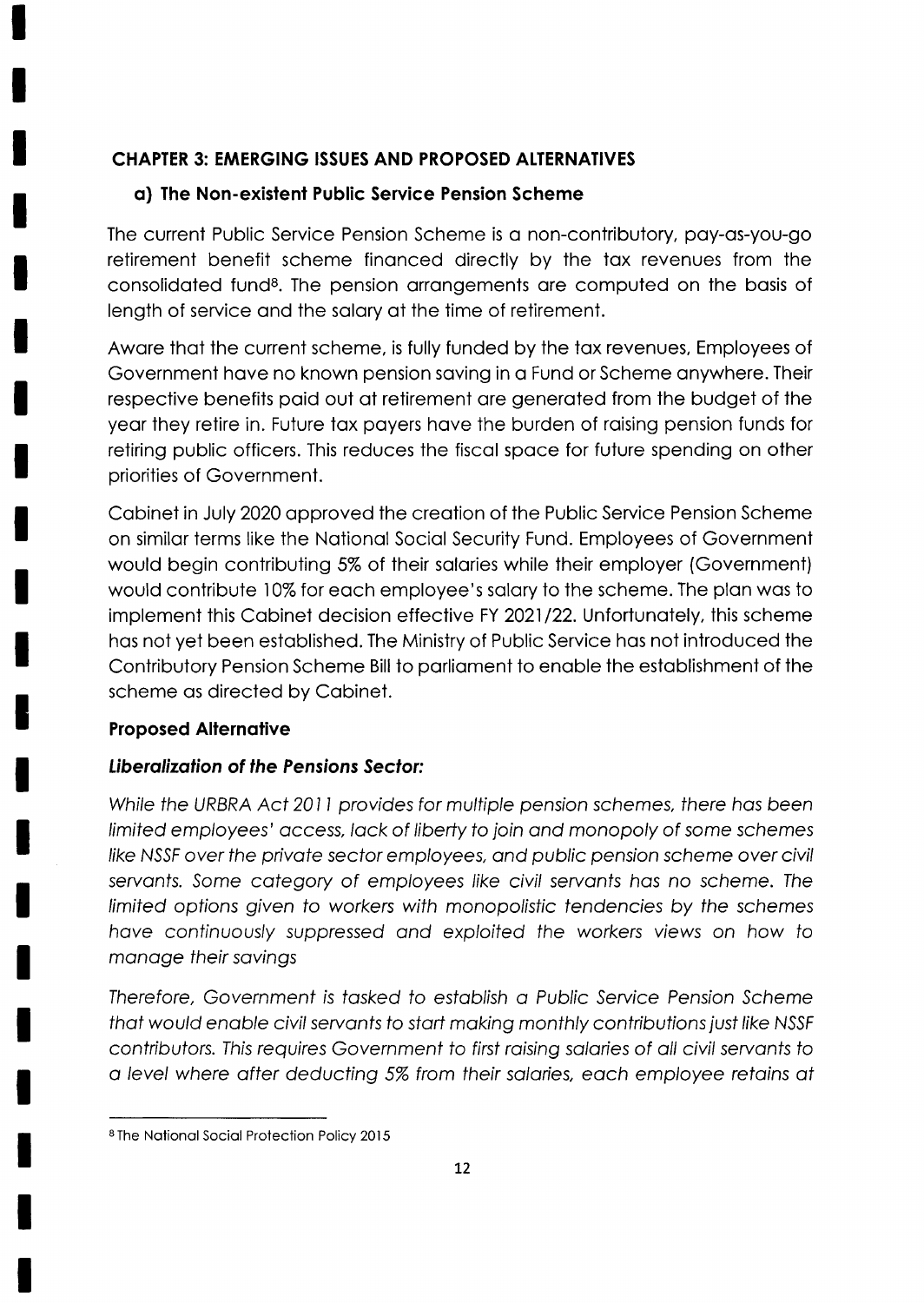leosf fhe some toke home os fhof before estob/ishment of fhe scheme. Accordingly, Government should compute all outstanding pension for each employee at the time of migration to a contributory scheme. This computation should cover the period of service from date of  $1<sup>st</sup>$  appointment and the pay scale that the officer currently is ranked in. Government should set a multi-year plan of poying fhese pensions info fhe occounts of the employees in fhe new scheme. This would help grow the pension sector in terms of liquidity and financial depth.

### b) Implementation challenges of the Senior Citizens Grant

ln November 2018, the Government mode o decision to roll out the Senior Citizens Gront to oll districts in the country storting with people who ore SOyeors ond above. The national roll out is currently on going and a total of  $358,420^{\circ}$  older persons hove been enrolled on the progrom. lt wos ogreed thot over the next few years, this age threshold will be brought down gradually<sup>10</sup>, until all older person who are 65 (60 for Karamoja) years and above are reached which has not been octuolized yet.

ln oddition, there is inodequote budget provision where totol government provision according to the MPS for the FY2022/23 is only Ugshs120.7 billion out of the required Ugshs 182.775 billion. This leove o shortfoll of Ugshs 62.075 billion qnd if not oddressed some beneficiories will not be not be poid oll their gront in the yeor.

Similorly, Sociol Assistonce Gront for Empowerment (SAGE) remoins on unfunded priority in the ministeriol budget. lt should be noted thot beneficiories of the SAGE grant have not been paid for 8 months, while arrears for the 4<sup>th</sup> quarter of the FY2020/21 worth Ugshs36.08 for 270,203 beneficiaries remain uncleared by the Ministry of Finonce Plonning ond Economic Development.

### **Proposed Alterative**

### Develop a supplementary budget to offset SAGE grant arrears

For over 8 months, older beneficiaries of the SAGE grant have not been paid resulting into a huge funding gap by the MFPED. The arrears were accumulated dvring the 4th quorfer of Finonciol Yeor 2020/2021. They were meont to be poid out fo 270,203 older persons ocross 146 disfricts in fhe country.The finonce ministry proposed in the budget framework paper to push the supplementary budget to FY2022/23 as domestic arrears which proposal was dropped by the budget call

<sup>&</sup>lt;sup>9</sup> ibid

<sup>&</sup>lt;sup>10</sup> Uganda parliamentary Forum on Social Protection 2021 Annual Report; Beyond the Senior Citizens Grant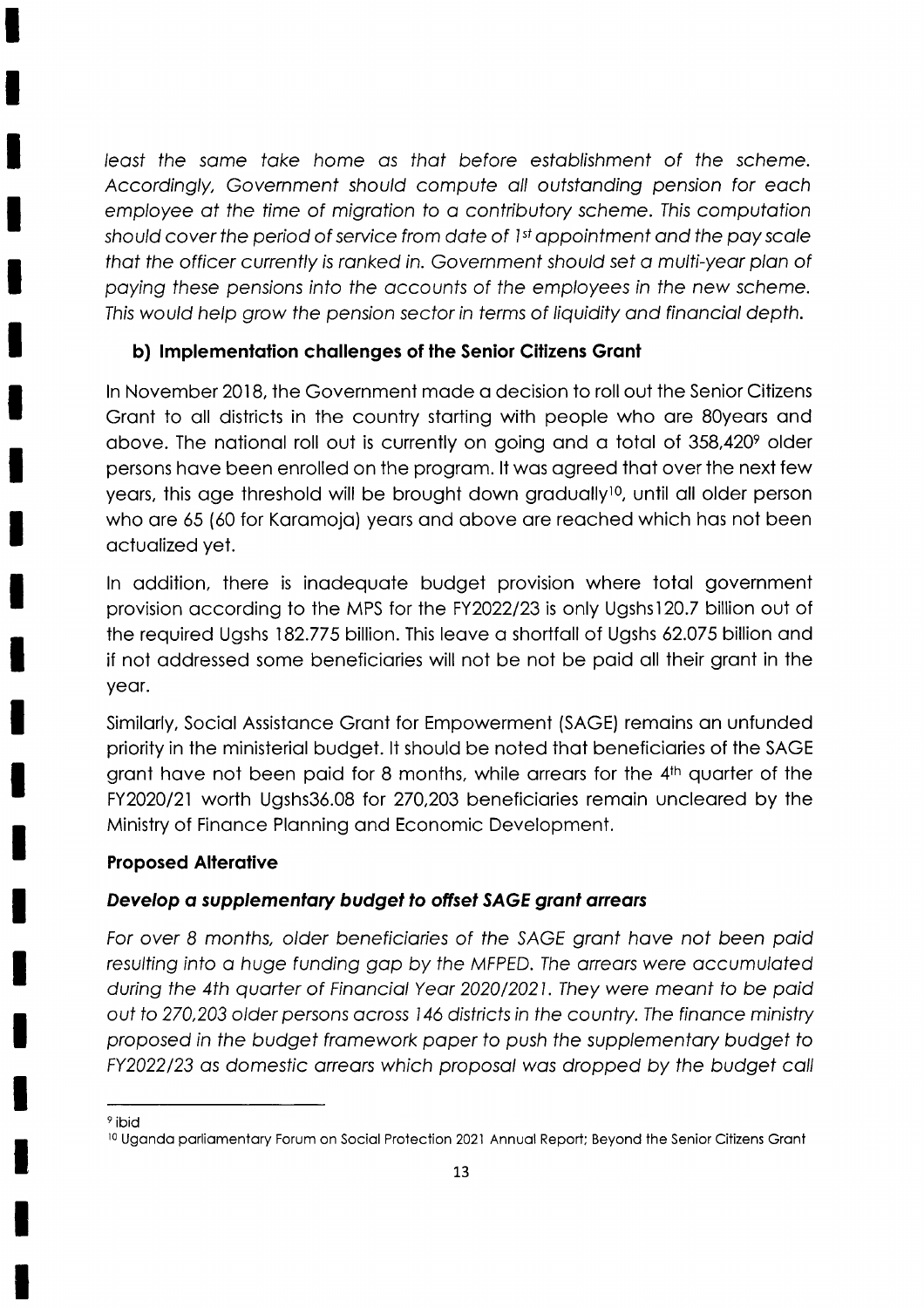circular. Failure to offset these arrears is a violation of older persons rights and entitlements which must be provided for by the government.

Therefore, Parliament needs to task the Ministry of Finance Planning and Economic Development to urgently address the payment arrears of Ugsh36.08b through a supplementary funding. In addition, there is need to ensure that the Ugshs62.075 billion funding gap reflected in the ministerial policy statement FY2022/23 for vote 018MGLSD be covered before passing of the budget. This is so crucial since donor funding to the program ends in June 2022.

### c) Policies addressing social protection are generally blind to the informal sector

The National Social Protection Policy 2015 identifies expansion of contributory social security schemes to the informal economy as one of its priorities but with no stated paths on how to implement these. In addition, the proposed amendments of the Employment Act, 2006 only focuses on domestic and casual workers thus leaving out other informal sector occupations outside these two categories. Similarly, NSSF, the largest social security scheme is limited to the formal economy and covers employees who work in firms employing a minimum of five (5) workers<sup>11</sup>. Worse still, private social security schemes are few and do not reach many of the individuals in the informal sector

Aware that majority of the Government programs implemented to social protection directly or indirectly to the informal sector are limited in coverage. For instance Social protection programs such as the third Northern Uganda Social Action Fund (NUSAF 3) has prioritized labor intensive public works and financial input in support to selected agricultural related programs. Private non-statutory social security schemes being regulated by Uganda Retirement Benefits Regulatory Authority (URBRA) such as MAZIMA retirement plan and KACITA provident fund directly work with informal sector participants. These programs are, however, limited in coverage and hampered with inadequate data in terms of knowing who the vulnerable are and where they are for better targeting

### **Proposed Alternative**

#### Adjusting the existing Programs, Policies and Mechanisms to the Informal Sector

The Expanding Social Protection (ESP) is somewhat a step towards broadening the coverage of social protection schemes but there is a need to build on this by

<sup>&</sup>lt;sup>11</sup> Madina M G, 2020; How Inclusive is Uganda's Social Protection Legal and Policy Framework in relation to the Informal Economy? Policy Brief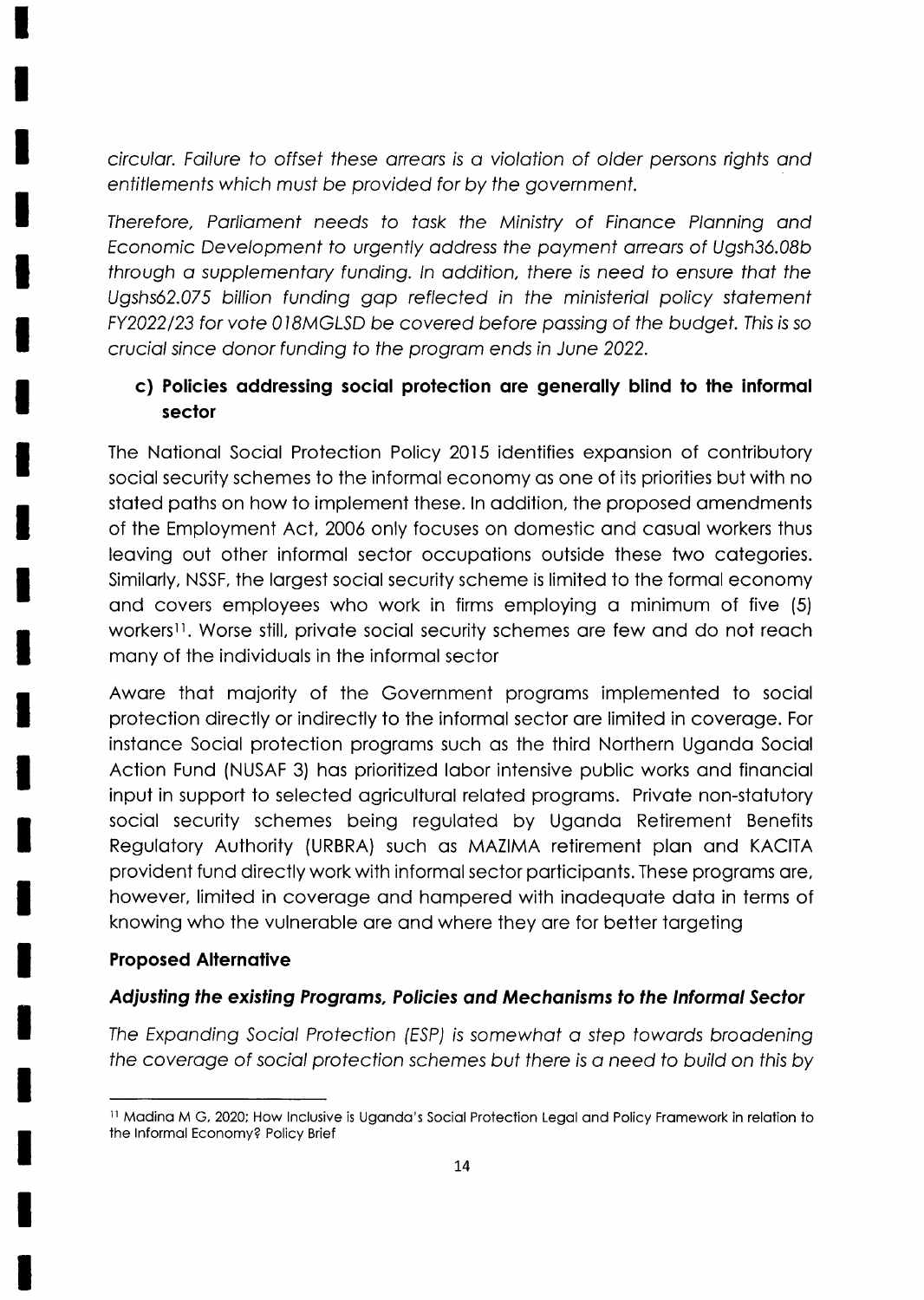expanding coverage without formalization and reconceptualizing the role of formalization. This can be done better by using effective social protection as an incentive tool to encourage formalization<sup>12</sup>.

Noting therefore, that a detailed impact evaluation of the existing policies and programs on social protection would inform future initiatives (programs and policies) targeting the informal sector. In this impact evaluation, there is need for detailed evidence in terms of baseline, midline and end-line comparisons of existing informal schemes. For this to be achieved social protection initiatives need to have an in-built impact evaluation measurement component.

#### d) Lack of a minimum wage for public officers

Due to Uganda's lack of an established minimum wage for all sectors in this country, there has developed a continuous tendency of manipulation of workers as seen in the various salary disparities in the public service<sup>13</sup>; even when the employees have the same level of education, qualification and experience. Different public officers are paid different salaries from different Ministries, Departments and Agencies yet are at similar levels of education qualifications and experience; with some being highly and timely paid while the others are lowly and delayed paid; thus, being unfairly remunerated. This not only demotivates the officers on low salaries; but also affects quality of service delivery; creates conflicts among employees; increases corruption tendencies; and also affects employee performance that in turn leads to poor quality service delivery.

#### **Proposed Alternative**

#### Table a Sectoral Minimum Wage Bill, 2022 with a specific sector review or focus.

We propose to table a Private Member's Bill titled "Sectoral Minimum Wage bill, 2022" that will regulate and propose mechanisms for periodic reviews and requlation of a minimum wage of Labor per sector depending on the existing financial circumstances, economic situation or even considering the country's GDP putting in consideration of other government programs like the National Development Plan, its Sectoral priorities and ultimate country's development goals. This minimum wage will differ per sector; and be reviewed periodically to match the existing economic situation.

<sup>&</sup>lt;sup>12</sup> Madina M G, 2020; How Inclusive is Uganda's Social Protection Legal and Policy Framework in relation to the Informal Economy? Policy Brief

<sup>&</sup>lt;sup>13</sup> Equal Opportunities Commission, 2018. Study Report on Salary Disparities in the Public Service.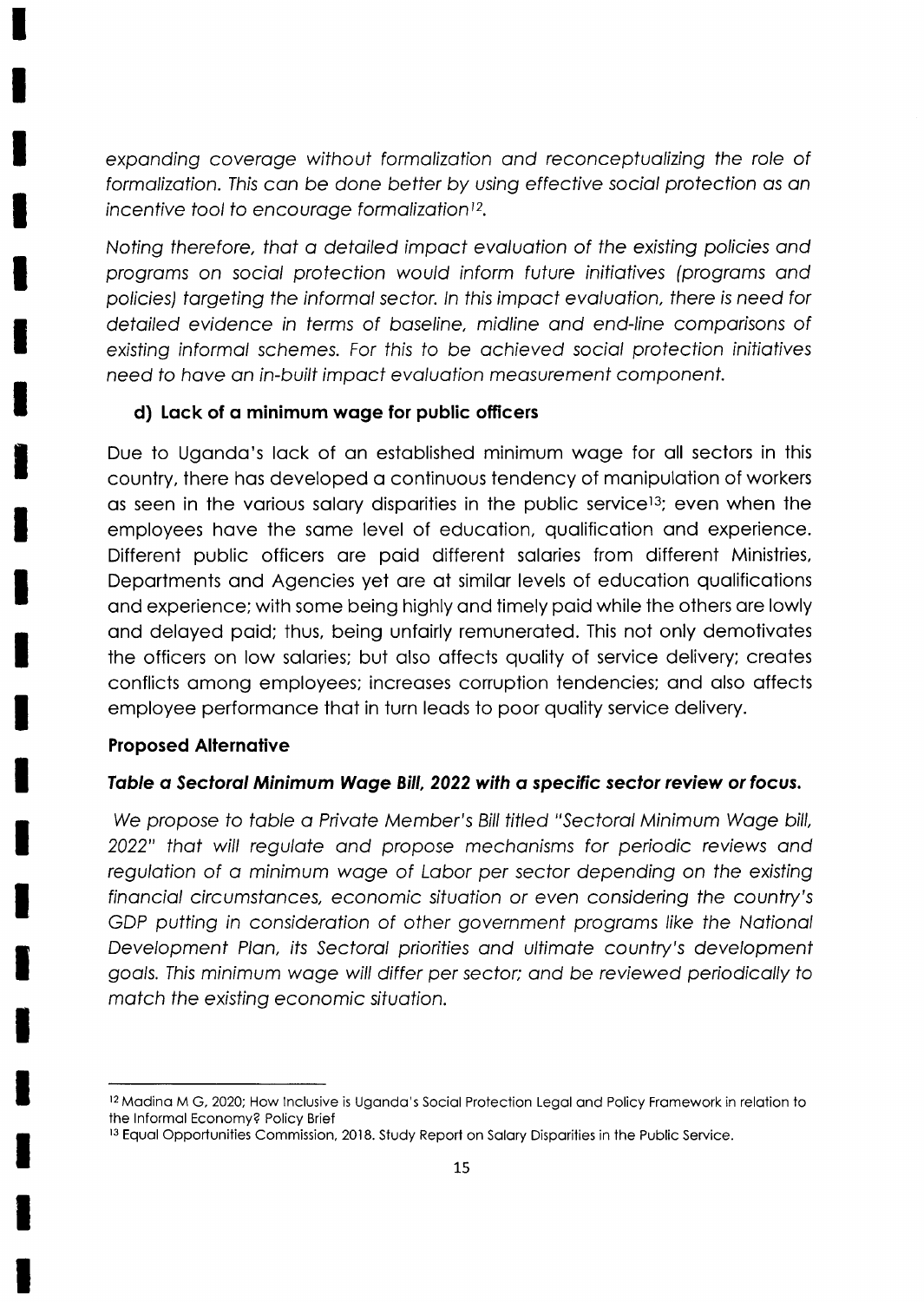This Bill will quide Government Ministries, Departments and Agencies; non-state actors, Parastatals, private sector, and Local Governments on what criteria to use to determine an employees' minimum wage at a given point in time thus reducing on unreasonable salary disparities<sup>14</sup>. This Bill will propose a specific committee to be setup to review all these processes and establish timelines upon which this wage is effected and how enforcement will be done together with the Ministry of Gender, Labor and Social Development. This will not only reduce on employee manipulation; poor employee performance; but also promote timely qualitative service deliver and fulfillment of international labor standards.

### e) Minimal Government involvement in key interventions to address Gender **Based Violence**

While Government through the MGLSD acknowledge the fight against GBV, there is minimal Government involvement especially in the most affected areas of Karamoja region, Northern Uganda<sup>15</sup> among others. The bulk of work regarding interventions and documenting cases of GBV falls mostly on the work of CSOs and other Development partners, In addition, provision of shelters for victims and survivors of GBV is a critical role that Government is mandated to do of which greater responsibility currently lies on interventions by CSOs. In the areas most affected with GBV, CSOs set up a number of shelters which they fund and manage.

#### **Proposed Alternative**

#### Create synergies for collaboration than just regulation

We therefore recommend that Government through Ministry of Gender establishes independent well-funded programs specifically targeting resolving GBV cases throughout Uganda. Government should also first conduct comprehensive research about the causes, prevalence and possible solutions to the GBV that will inform the programming and interventions. It should also support, work with and collaborate with CSOs handling GBV; protect their space while regulating their operation in a friendly working environment.

Furthermore, although the Committee on Gender recommends that Government provides UGX 10bn<sup>16</sup> through the Ministry of Gender in FY 2022/23 to establish and operationalize shelters for GBV victims; the report however does not mention

<sup>&</sup>lt;sup>14</sup> Equal Opportunities Commission, 2018. A Study Report on Salary Disparities in the Public Service.

<sup>15</sup> Report of the committee on Gender, Labour & social development on Gender Based Violence in the Districts of Moroto, Amudat, Kapchorwa, Kween, Tororo & Jinja March 2022

<sup>&</sup>lt;sup>16</sup> ibid